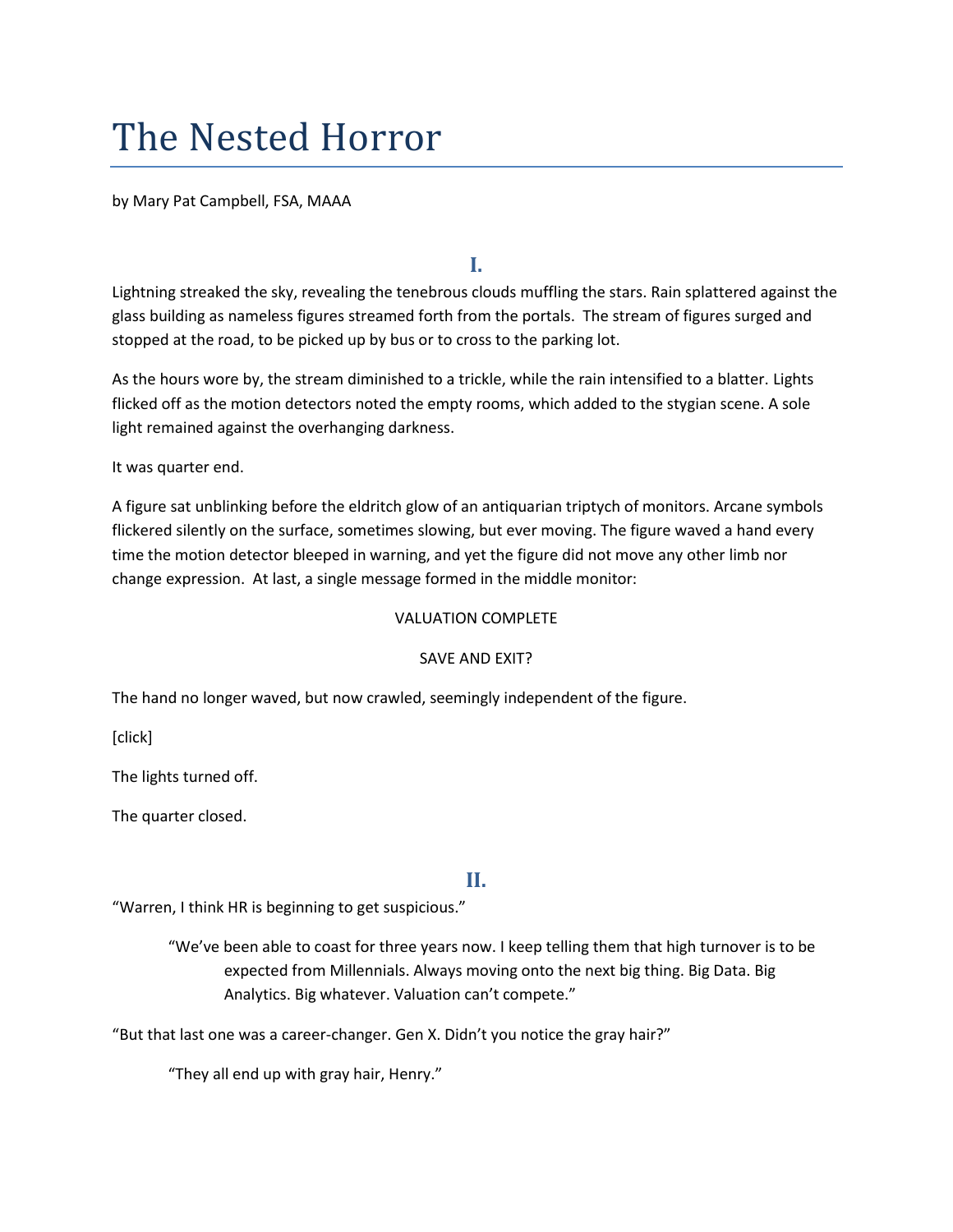"But they don't **start** that way, that's what I'm saying."

"Look, I don't want to get attached to them so I don't really look too closely. I don't even remember the name of that one."

"Oh…uh…. I don't, either. HR would know, but we probably shouldn't ask them."

"Yeah, and I was getting tired of those 'Multigenerational Workforce' seminars anyway. It was about time to switch to a new strategy."

"Next quarter, though."

"Oh yeah, we can do this one more quarter. Got the new guy in already."

# **III.**

A different quarter. A different figure.

This figure has only one screen glowing, and does not bother to wave its limbs. The room has a chthonic aspect, with a stench of overworn and underwashed socks. The shoes are clean and shiny, though.

A drip of fluid has fallen from the figure's chin… was it a tear? Drool of the invariably insane? Tahini from that day's lunch?

That mystery will not be solved.

This figure has clicked away the save screen, and carefully waited as the machine shut down. The surface of the laptop becomes squamous as the figure touches to close the case, and the figure collapses. Crumpled on the floor, a limb is flung out to grab the chair by the desk, but the chair rolls away as the figure tries to stand. Repeatedly the figure lifts its head and falls, in a blasphemous imitation of prayer. Wordless mutterings as the figure attempts to gain control of its limbs.

Finally, in the dank doorway, the figure manages to get somewhat upright, stumbling through the halls, to the main portal. As it fades into the darkness a loud voice can be heard:

"THE MADNESS THE MADNESS BEWARRRRRE"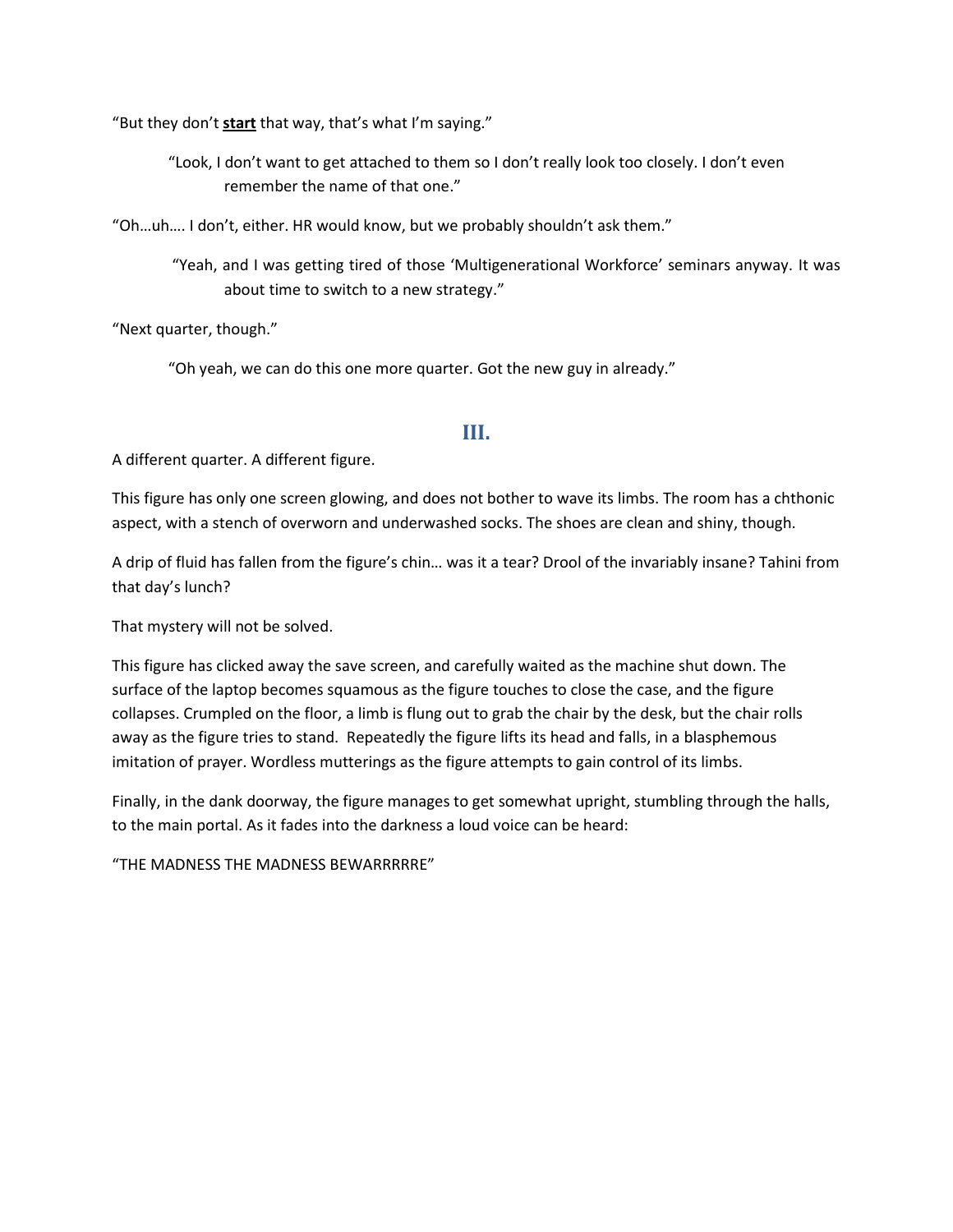# **IV.**

From: Henry Armitage <harmitage@miskatonicre.com> To: Warren Rice <wrice@miskatonicre.com> Subject: Reorg – new plan

Had a great conversation today with the new director of HR about the upcoming reorg.

Will have to tell you when you get in the office – win-win solution for our situation.

See me ASAP.

-ha

From: Warren Rice <wrice@miskatonicre.com> To: Henry Armitage <harmitage@miskatonicre.com> Subject: Re: Reorg – new plan

Can't put it in writing, eh? I'm intrigued…

From: Henry Armitage <harmitage@miskatonicre.com> To: Warren Rice <wrice@miskatonicre.com>

You'll understand.

They're trying to minimize the cost of headcount reduction – want to avoid lawsuits, severance, even bad PR.

They were impressed with our results, and can guarantee a supply for the next few years. They asked if we could cycle more than quarterly, and I said I'd think about it.

<sup>-</sup>ha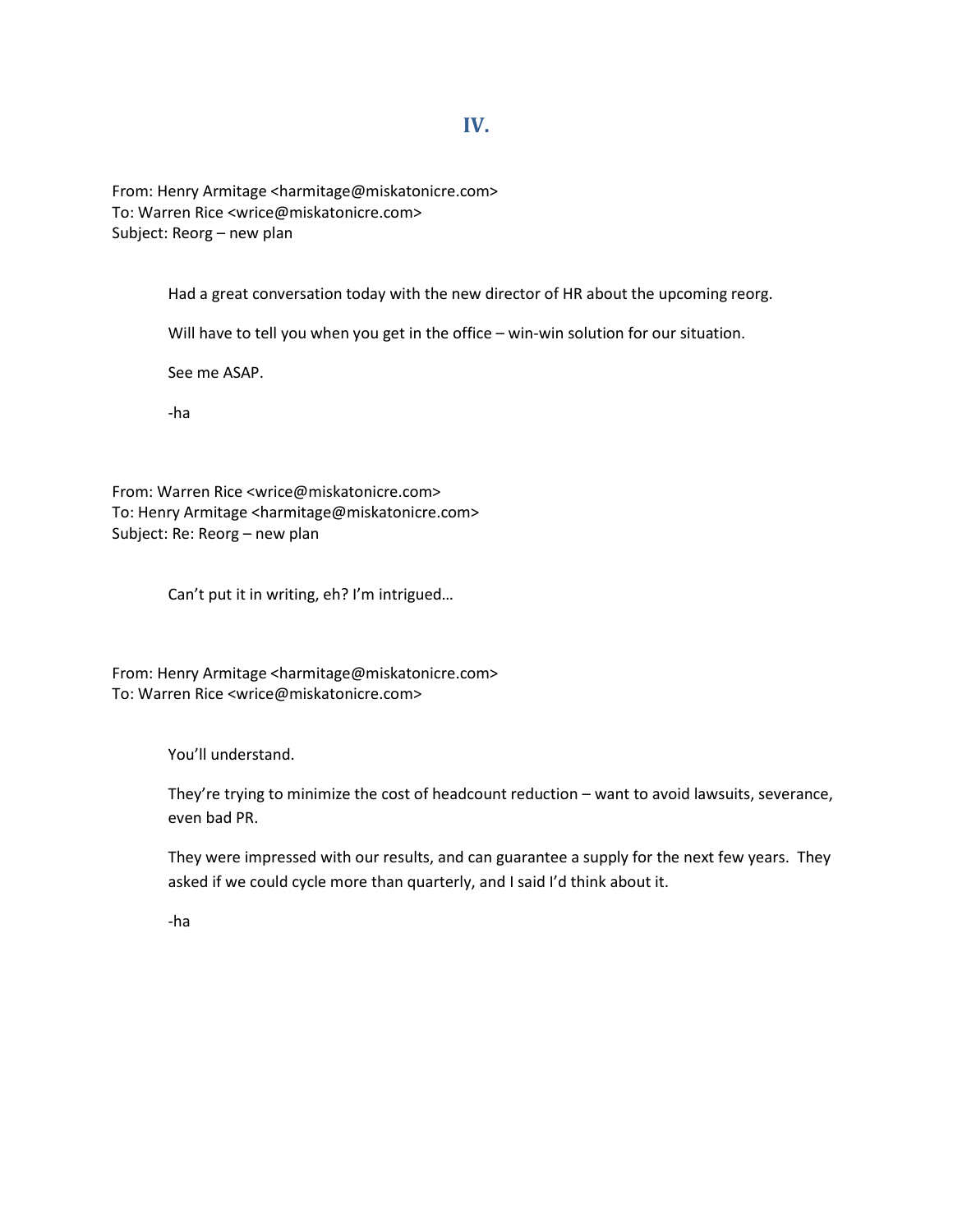From: Warren Rice <wrice@miskatonicre.com> To: Henry Armitage <harmitage@miskatonicre.com>

- 1. More often than quarterly? Can we do that?
- 2. What about the paperwork? Took us forever to find the last guy… only three weeks til quarter end.

From: Henry Armitage <harmitage@miskatonicre.com> To: Warren Rice <wrice@miskatonicre.com> Subject: Reorg – new plan

- 1. Ha, no. But I didn't need to tell them that.
- 2. Look, we did trace him down to New Zealand, eventually. Besides, they have a new process in mind – we can pre-fill the forms.

Talk with you when you're in the office. They have a likely for us starting next week.

-ha

# **V.**

"The NecroVisiCalcicon? What's this?"

"I'll get to that in a moment. Oh, Warren, here's the new actuarial assistant -- Frances Morgan. Frances, this is Warren Rice, who will be your supervisor." Henry paused and sipped from his mug, grimacing slightly. "Ugh. Hideous. Anyway, I'm going to have Warren show you around now – have some paperwork to finish up." Henry walked from the room, taking another drag on the dank coffee.

Warren walked into the room, briefly glancing at Frances. Well, it didn't matter much what they looked like. No need to notice details.

"Hi Frances, I understand you come from product development?" Warren walked over to the desk, as Frances sat down. Warren remained standing, touching the antediluvian manuscript briefly, and moving his hand up to pick some lint off his cuff.

"Yeah, it was my second rotation. Actually, I was kinda surprised to be rotated so soon. I was there only three months..." Frances let the sentence trail off, with an upswinging pitch. The interrogatory hung in the air.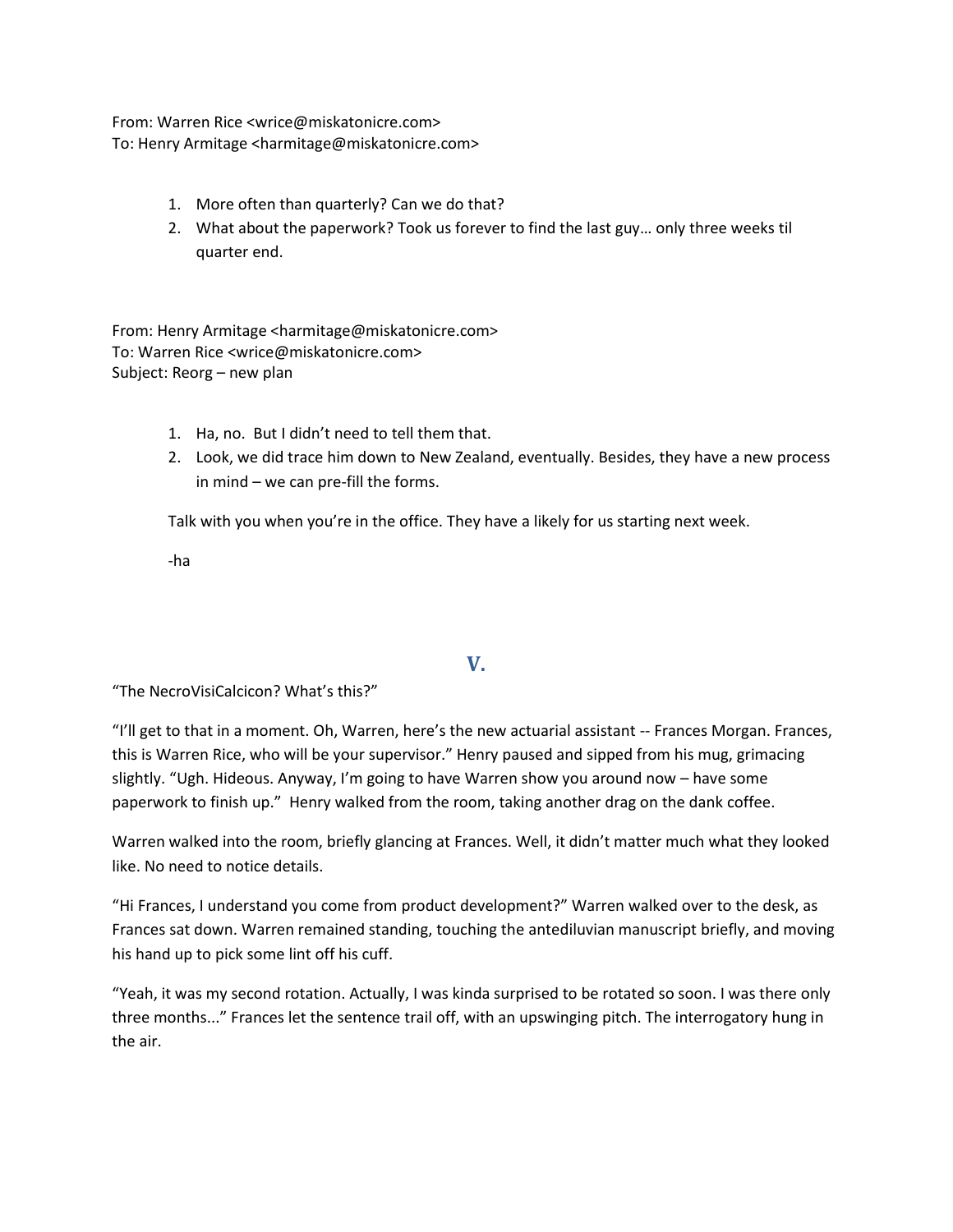"Oh, no doubt, no doubt, we're all shaken up by the reorg. Well, I don't know if Henry told you, but here in the Legacy group, we don't have a huge amount for the actuarial assistants to do. There's one piece of the old business that needs doing – that's what that manual is about."

Warren gestured toward the yellowing tome, and Frances picked it up, flipping the cover.

Frances frowned as she gripped the first page. "These pages are… they're coming off in my hand!" She pulled back her hand as a chip of paper broke off. The title was intact but the author's name was a bit damaged.

# *The NecroVisiCalcicon*

# *Valuation Checklist*

# *by Wilbur What…*

Warren puffed a little and the scrap of paper slid off the table, neatly falling into the blue bin underneath the desk.

"Do be careful. It's from the 80s. As I said, it's an old line of business, and all we need you to do is follow the Checklist for the quarter close. It's next Thursday, so you should have time to familiarize yourself with the contents. It's fairly straightforward work."

Frances curled her upper lip while gingerly turning the page. "What… what *is* this stuff? It's all faded and gritty? The letters look weird."

Warren didn't even have to look. "Oh yes, dot matrix printers. It can be hard to read after all this time. Anyway, let me know if you have any questions about the checklist. It's all there."

#### "Uh…. Warren?"

Warren turned as he said, "Yes, you have a question?"

Frances quickly said, "I've got my next exam on the Friday after quarter close… it's in the morning, is that all right? I had it set up with my prior department, but I know you don't use the stuff on the predictive analytics…"

Warren stopped in the doorway. Day after quarter close? What difference did it make, the answer he gave? But would it be kind to let her spend her last peaceful days studying for exams? Surely, he should tell her to cancel, go party for a bit, while she still had hope and happiness…

"Oh, there will be no problem with that. It's always quiet after quarter close. Study as much as you want, too. Just remember the checklist."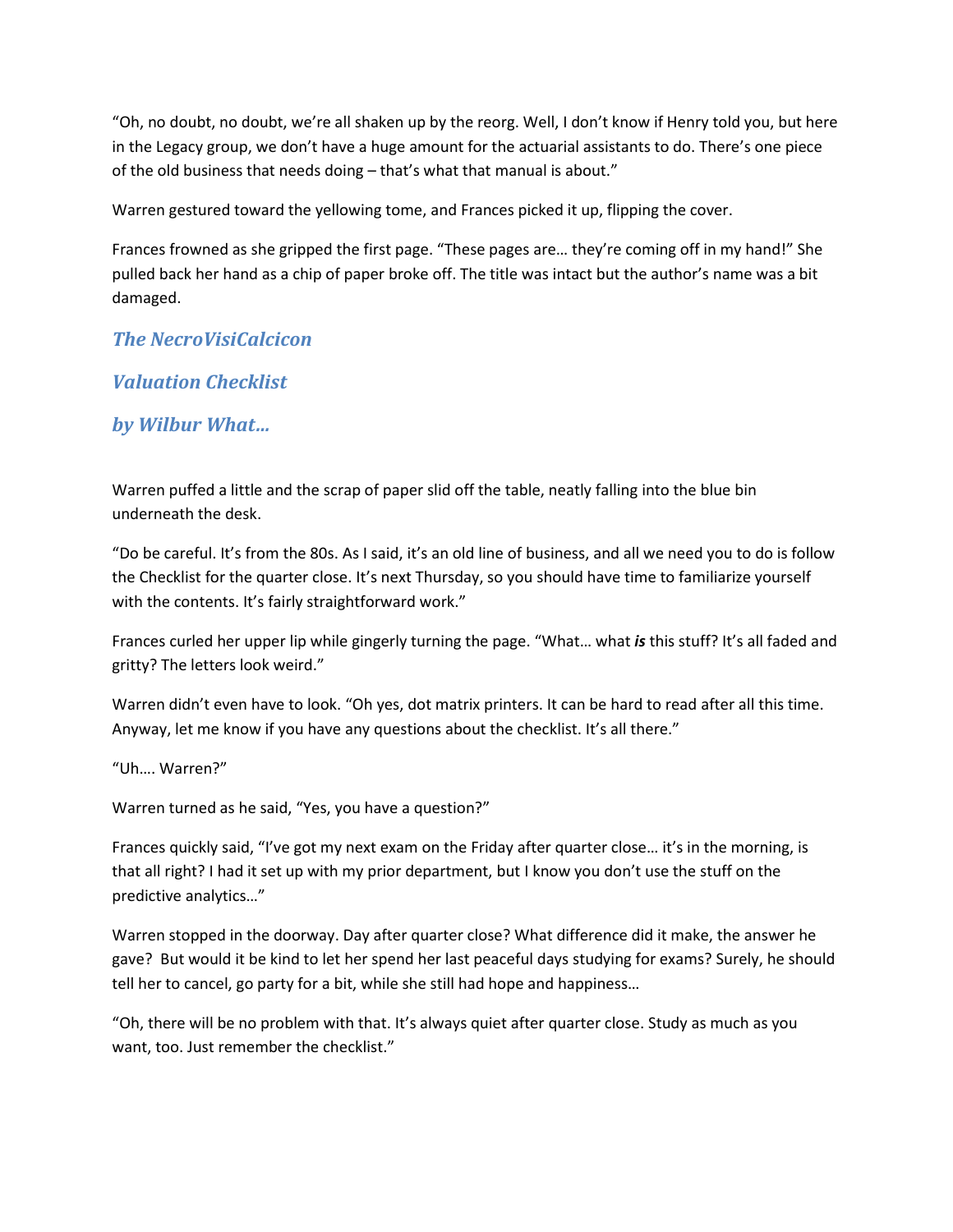#### **VI.**

Friday after quarter close.

Warren looked into Frances's office. It was completely empty, save the monitor. The laptop was gone… well, if they couldn't retrieve it, it could be replaced. Laptops were so cheap nowadays.

"Warren, have you checked the numbers yet?"

"Just was looking in the office. Laptop gone."

"Who cares about that? Have you checked the numbers?"

"Yes, yes, Henry. It's all fine."

Warren walked into the break area, and walked up to the coffee machine. He put in a pod, and turned around to face Henry.

Henry was sipping his coffee, primly smiling and looking out the window. "What a nice day, eh?"

Warren picked up his mug, and took a sip. "Mmm… whoa! This is really different!"

Henry gazed blankly out the window. "Hmm?"

"This coffee, Henry! It actually tastes good!"

Henry looked into the mug. "Yes, I know. Frances did something to it. On Monday, she said she had gotten sick of studying, so she wanted to see if she could do something about the coffee. She said she de-scaled it or something. Tastes pretty good now, eh?"

Warren took another sip of the coffee, longer this time. "Wow. I hope it stays this good for a while. Pity about Frances, but I guess there was a reason she was sent to us."

"Hey guys, I'm back from my exam…"

Warren lost his grip and his mug fell, bouncing off the hard floor and spraying coffee everywhere. Henry slowly turned, with an indescribable look on his face.

 $"..."$ 

"I got a preliminary pass! Pretty great! I was wondering if I could have the rest of the day off. I know people usually come back from after the exam…."

"How… how…." stammered Warren.

Henry interrupted, "Did the valuation go fine? Did you follow the checklist?"

"Well… uh…you see…" began Frances, clearly unsure of how to continue.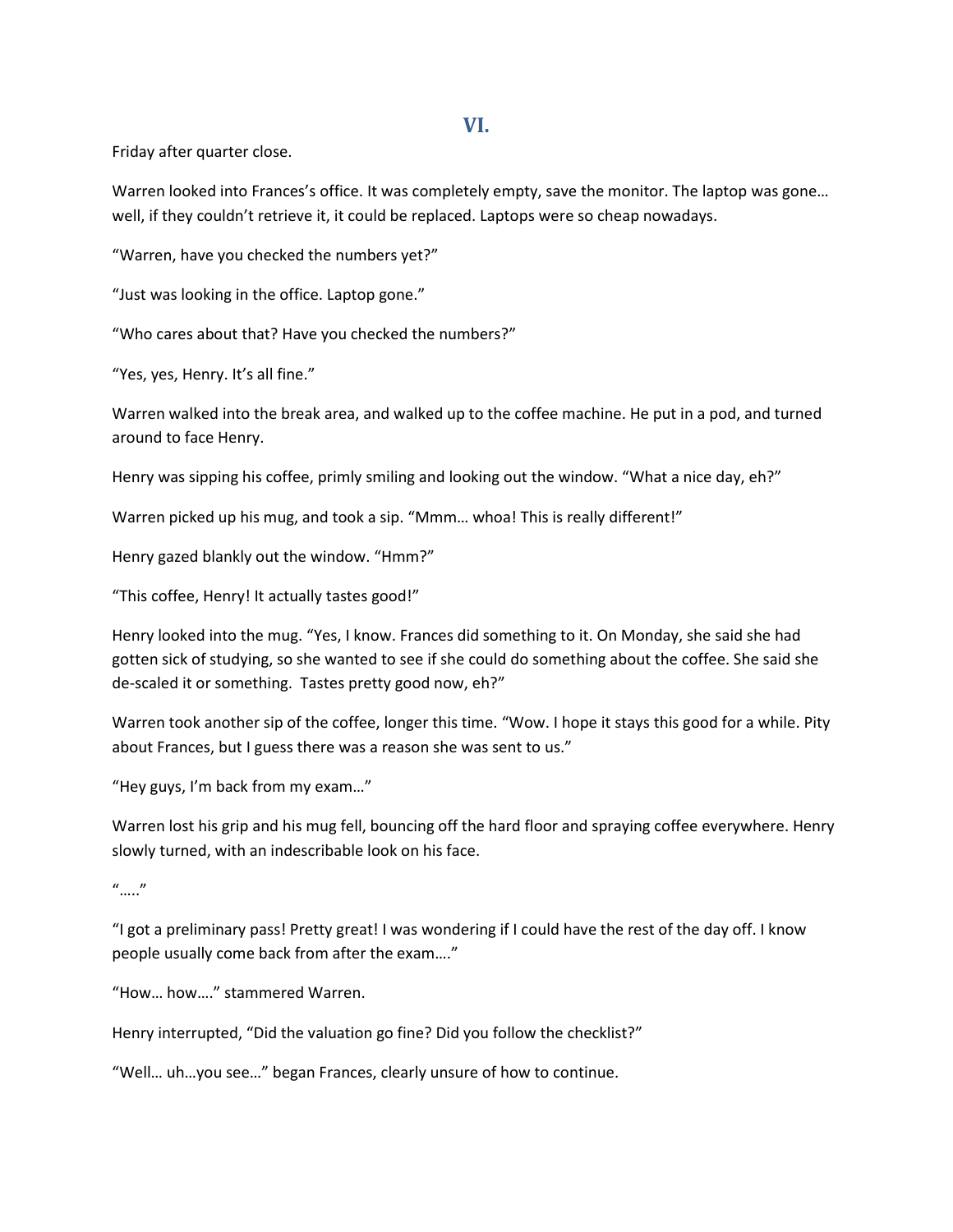Henry asked again, "Did you follow the checklist?"

"So what I did was this – I'm on this site called taskShare where you can put out little jobs, and you get credits for them and you can ask other people to do jobs. It's always little things – I've been doing snippets of graphing code for people – " Frances rushed her words, trying to get it all out.

Henry looked grim. "Are you telling me… you *outsourced* the valuation?"

Warren sputtered, "You… you can't *do* that!"

Frances said, "But everybody does it. I really needed to do my last studying push, and the checklist was really easy, so I put it up on the list for bid and…"

Henry raised his hand to stop the flow of words. "Look. You can't outsource this business. It's sensitive. I understand you are used to different approaches, but it's important that the information remain confidential."

"Can't tell IT… what got out? Dear lord, what got out?" muttered Warren, softly. Neither Henry nor Frances noticed him.

Henry continued, "You must promise me not to do it again. Just follow the checklist yourself, and Warren will check the result after you finish. It's fairly low-key work and you can use your time for other skill development…"

The drone of the older man continued, sharing wisdom that was unheard by Frances as she looked at her phone. A notification from the taskShare app…

#### *We regret to inform our users that taskShare has been shut down indefinitely. We will reimburse users at \$0.001 per credit based on outstanding balances at the end of the month.*

Frances looked up. "I promise to follow the checklist. It won't happen again."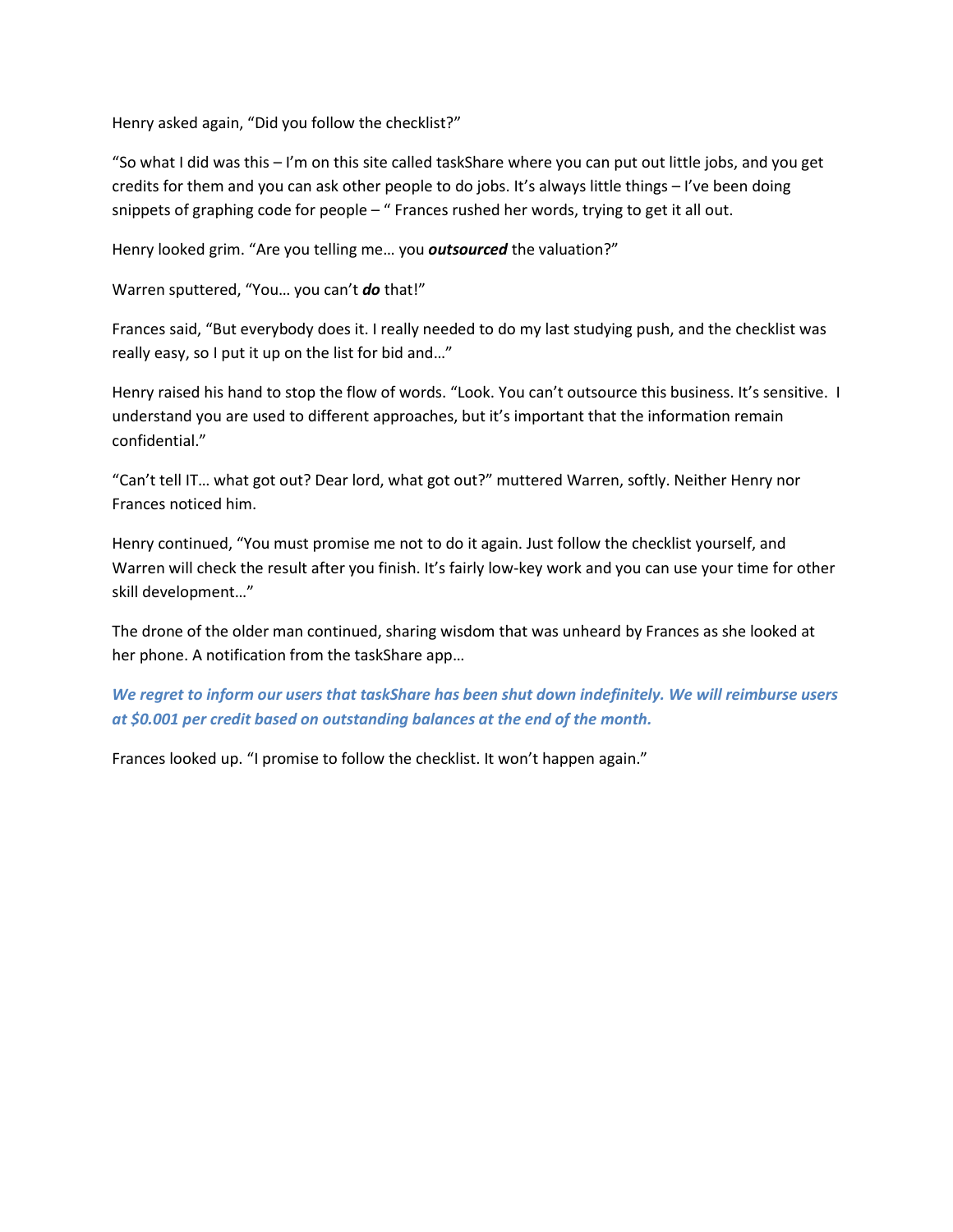#### **VII.**

Morning of quarter end.

"Where's Frances?!" shouted Warren as he pulled his head out of her office. "She's usually here by now!"

No answer in the office. Warren looked in Henry's office. Empty.

[ding]

Warren pulled out his phone. A text from Frances.

*Sorry @home sick* 

*It's quarter end!*

*I know but I can't get to the office my eyes swelled up* 

*What?*

*fixing a clog in my drain & I disturbed a wasps nest* 

*got stung pretty bad* 

*wanna see a pic?* 

*No.* 

*Wait, how are you texting me?* 

*How are you reading my texts?* 

*voice2text and text2voice* 

*…on your phone?*

*Just, okay. Get rest.* 

Warren saw the *[…]* on his phone display. He didn't care what Frances's response was. Somebody was going to have to do quarter end. Henry was gone. What an odd coincidence.

Well.

Okay.

Warren was an experienced actuary. He could handle what what less experienced actuarial students could not, right? He would be fine.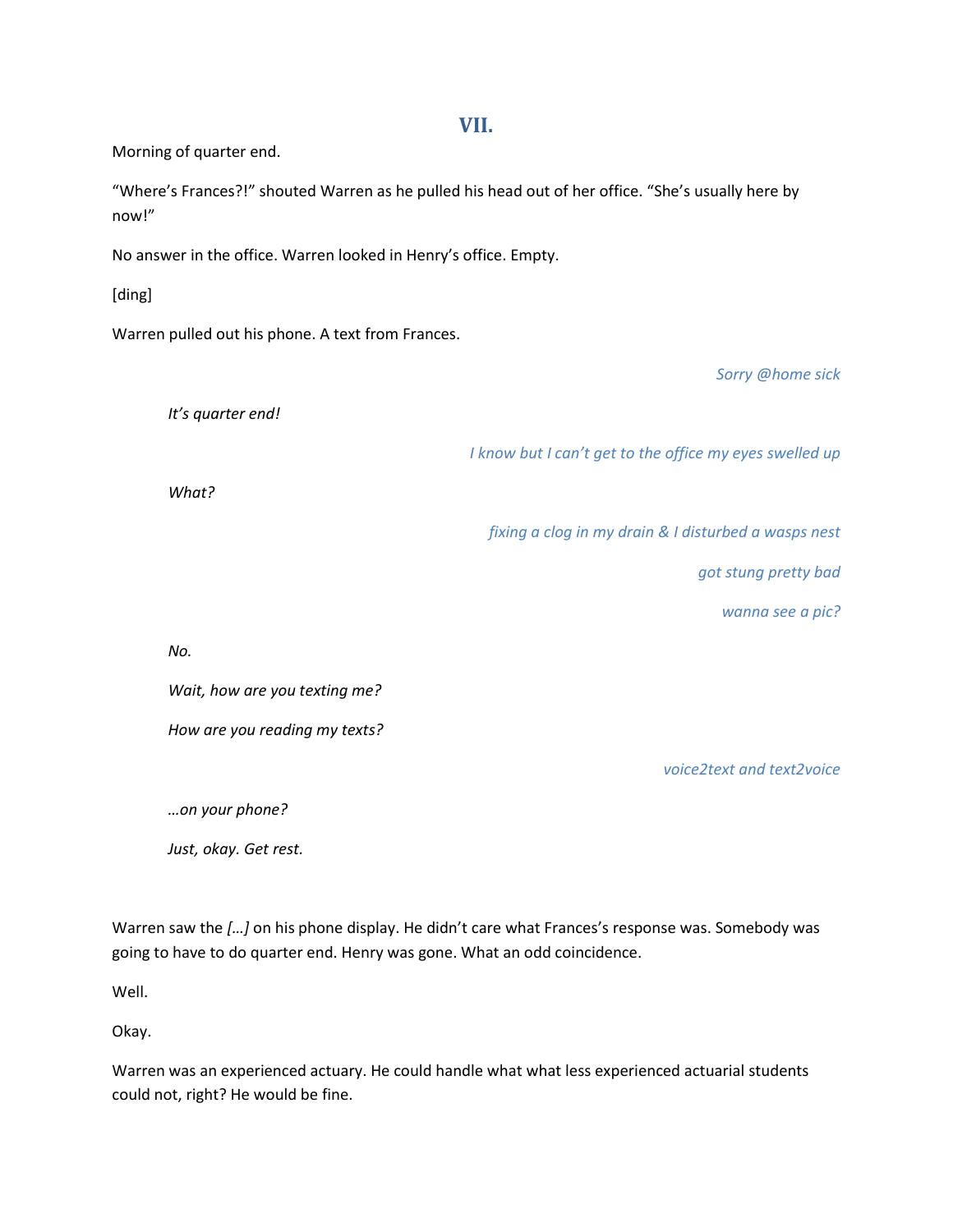Right.

Warren re-entered Frances's office, sat down, and drew the tome towards him. He never met Wilbur Whateley, the author of the manual, but he had heard Wilbur had written it right before his retirement. He had been the original actuary on the business while at Arkham Life; Warren never asked about what happened between Whateley's retirement and the acquisition of the business by Miskatonic Re.

Up until now, it didn't really matter.

Too late to worry, really.

Warren opened the book, turning to the first page, and looking down the rugose type. Reading the checklist, he saw it wasn't that bad. He had never actually looked at it himself. This wouldn't be a problem.

The first few steps were simply opening a spreadsheet and importing some data; no problem.

While the files were opening and doing the nameless steps that take so long to be ready, Warren stepped out into the break room for coffee. Mug, pod, dispense, grab. Mmmm, still good. Well, it wouldn't be bad to have Frances around for another quarter.

Warren went back to the office and looked at the file. Download finished, good.

Next step was to check the formulas in the newest column…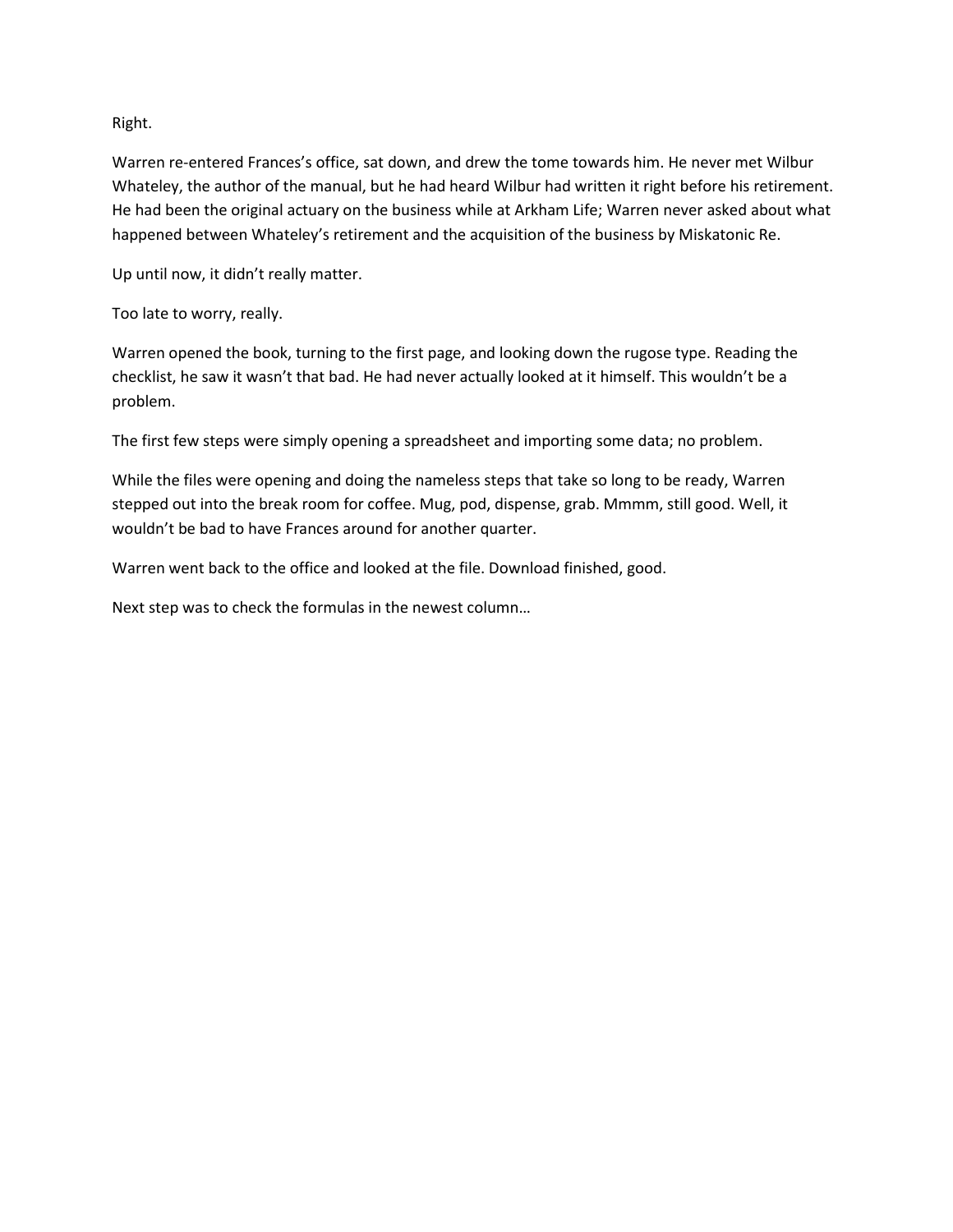=IF(LEN(IF(ISERROR(IF(ISERROR(FIND(")", C86)), MID(C86, MATCH(TRUE, ISNUMBER( $1*$ MID(C86, ROW( $49:57$ ), 1)), 0), COUNT( $1*$ MID(C86, ROW( $49:57$ ), 1))), LEFT(C86, FIND("(", C86)-2))), IF(IF(CELL("format", C86)="D4", "True Date", "Not Date")="Not Date", IF(OR(LEN(SUBSTITUTE(SUBSTITUTE( SUBSTITUTE(SUBSTITUTE(SUBSTITUTE(SUBSTITUTE(SUBSTITUTE(SUBSTITUTE( SUBSTITUTE(SUBSTITUTE(UPPER(C86), " ", ""), "+", ""), "YEARS", ""), "YRS", ""), "YOG-SOTHOTH", ""), "SINCE", ""), "OPENED", ""), "OVER", ""), "ATLEAST", ""), ".", ""))>4, ISERROR(SUBSTITUTE(SUBSTITUTE( SUBSTITUTE(SUBSTITUTE(SUBSTITUTE(SUBSTITUTE(SUBSTITUTE(SUBSTITUTE( SUBSTITUTE(SUBSTITUTE(UPPER(C86), " ", ""), "+", ""), "YEARS", ""), "YRS", ""), "YOG-SOTHOTH", ""), "SINCE", ""), "OPENED", ""), "OVER",  $"$ "), "ATLEAST",  $"$ "),  $"$ .",  $"''$ )\*1)),  $""$ , SUBSTITUTE(SUBSTITUTE(SUBSTITUTE( SUBSTITUTE(SUBSTITUTE(SUBSTITUTE(SUBSTITUTE(SUBSTITUTE(SUBSTITUTE( SUBSTITUTE(UPPER(C86), " ", ""), "+", ""), "YEARS", ""), "YRS", ""), "YOG-SOTHOTH", ""), "SINCE", ""), "OPENED", ""), "OVER", ""), "ATLEAST", ""), ".", "")), YEAR(C86)), IF(ISERROR(FIND(")", C86)), MID(C86, MATCH( TRUE, ISNUMBER(1\*MID(C86, ROW(49:57), 1)), 0), COUNT(1\*MID(C86, ROW(49:57) , 1))), LEFT(C86, FIND("(", C86)-2))))>4, "", IF(LEN(IF(ISERROR(IF( ISERROR(FIND(")", C86)), MID(C86, MATCH(TRUE, ISNUMBER(1\*MID(C86, ROW(49:57), 1)), 0), COUNT(1\*MID(C86, ROW(49:57), 1))), LEFT(C86, FIND( "(", C86)-2))), IF(IF(CELL("format", C86)="D4", "True Date", "Not Date")= "Not Date", IF(OR(LEN(SUBSTITUTE(SUBSTITUTE(SUBSTITUTE(SUBSTITUTE( SUBSTITUTE(SUBSTITUTE(SUBSTITUTE(SUBSTITUTE(SUBSTITUTE(SUBSTITUTE(UPPER( C86), " ", ""), "+", ""), "YEARS", ""), "YRS", ""), "YOG-SOTHOTH", ""), "SINCE", ""), "OPENED", ""), "OVER", ""), "ATLEAST", ""), ".", ""))>4, ISERROR(SUBSTITUTE(SUBSTITUTE(SUBSTITUTE(SUBSTITUTE(SUBSTITUTE( SUBSTITUTE(SUBSTITUTE(SUBSTITUTE(SUBSTITUTE(SUBSTITUTE(UPPER(C86), " ", ""), "+", ""), "YEARS", ""), "YRS", ""), "YOG-SOTHOTH", ""), "SINCE", ""), "OPENED", ""), "OVER", ""), "ATLEAST", ""), ".", "")\*1)), "", SUBSTITUTE(SUBSTITUTE(SUBSTITUTE(SUBSTITUTE(SUBSTITUTE(SUBSTITUTE( SUBSTITUTE(SUBSTITUTE(SUBSTITUTE(SUBSTITUTE(UPPER(C86), " ", ""), "+", ""), "YEARS", ""), "YRS", ""), "YOG-SOTHOTH", ""), "SINCE", ""), "OPENED", ""), "OVER", ""), "ATLEAST", ""), ".", "")), YEAR(C86)), IF(ISERROR(FIND( ")", C86)), MID(C86, MATCH(TRUE, ISNUMBER(1\*MID(C86, ROW(49:57), 1)), 0), COUNT(1\*MID(C86, ROW(49:57), 1))), LEFT(C86, FIND("(", C86)-2))))=4, YEAR( TODAY())-IF(ISERROR(IF(ISERROR(FIND(")", C86)), MID(C86, MATCH(TRUE,<br>ISNUMBER(1\*MID(C86, ROW(49:57), 1)), 0), COUNT(1\*MID(C86, ROW(49:57), 1))), LEFT(C86, FIND("(", C86)-2))), IF(IF(CELL("format", C86)="D4", "True Date", "Not Date")="Not Date", IF(OR(LEN(SUBSTITUTE(SUBSTITUTE(SUBSTITUTE( SUBSTITUTE(SUBSTITUTE(SUBSTITUTE(SUBSTITUTE(SUBSTITUTE(SUBSTITUTE( SUBSTITUTE(UPPER(C86), " ", ""), "+", ""), "YEARS", ""), "YRS", ""), "YOG-SOTHOTH", ""), "SINCE", ""), "OPENED", ""), "OVER", ""), "ATLEAST", ""), ".", ""))>4, ISERROR(SUBSTITUTE(SUBSTITUTE(SUBSTITUTE(SUBSTITUTE( SUBSTITUTE(SUBSTITUTE(SUBSTITUTE(SUBSTITUTE(SUBSTITUTE(SUBSTITUTE(UPPER( C86), " ", ""), "+", ""), "YEARS", ""), "YRS", ""), "YOG-SOTHOTH", ""), "SINCE", ""), "OPENED", ""), "OVER", ""), "ATLEAST", ""), ".", "")\*1)), "", SUBSTITUTE(SUBSTITUTE(SUBSTITUTE(SUBSTITUTE(SUBSTITUTE(SUBSTITUTE( SUBSTITUTE(SUBSTITUTE(SUBSTITUTE(SUBSTITUTE(UPPER(C86), " ", ""), "+", ""), "YEARS", ""), "YRS", ""), "YOG-SOTHOTH", ""), "SINCE", ""), "OPENED", ""), "OVER", ""), "ATLEAST", ""), ".", "")), YEAR(C86)), IF(ISERROR(FIND(")", C86)), MID(C86, MATCH(TRUE, ISNUMBER(1\*MID(C86, ROW(49:57), 1)), 0), COUNT( 1\*MID(C86, ROW(49:57), 1))), LEFT(C86, FIND("(", C86)-2))), IF(ISERROR(IF( ISERROR(FIND(")", C86)), MID(C86, MATCH(TRUE, ISNUMBER(1\*MID(C86, ROW(49:57), 1)), 0), COUNT(1\*MID(C86, ROW(49:57), 1))), LEFT(C86, FIND("(", C86)-2))), IF(IF(CELL("format", C86)="D4", "True Date", "Not Date")= "Not Date", IF(OR(LEN(SUBSTITUTE(SUBSTITUTE(SUBSTITUTE(SUBSTITUTE( SUBSTITUTE(SUBSTITUTE(SUBSTITUTE(SUBSTITUTE(SUBSTITUTE(SUBSTITUTE(UPPER( C86), " ", ""), "+", ""), "YEARS", ""), "YRS", ""), "YOG-SOTHOTH", ""), "SINCE", ""), "OPENED", ""), "OVER", ""), "ATLEAST", ""), ".", ""))>4, ISERROR(SUBSTITUTE(SUBSTITUTE(SUBSTITUTE(SUBSTITUTE(SUBSTITUTE(SUBSTITUTE( SUBSTITUTE(SUBSTITUTE(SUBSTITUTE(SUBSTITUTE(UPPER(C86), " ", ""), "+", ""), "YEARS", ""), "YRS", ""), "YOG-SOTHOTH", ""), "SINCE", ""), "OPENED", ""), "OVER", ""), "ATLEAST", ""), ".", "")\*1)), "", SUBSTITUTE(SUBSTITUTE( SUBSTITUTE(SUBSTITUTE(SUBSTITUTE(SUBSTITUTE(SUBSTITUTE(SUBSTITUTE( SUBSTITUTE(SUBSTITUTE(UPPER(C86), " ", ""), "+", ""), "YEARS", ""), "YRS", ""), "YOG-SOTHOTH", ""), "SINCE", ""), "OPENED", ""), "OVER", ""), "ATLEAST", ""), ".", "")), YEAR(C86)), IF(ISERROR(FIND(")", C86)), MID(C86, MATCH( TRUE, ISNUMBER(1\*MID(C86, ROW(49:57), 1)), 0), COUNT(1\*MID(C86, ROW(49:57), 1))), LEFT(C86, FIND("(", C86)-2)))))\*1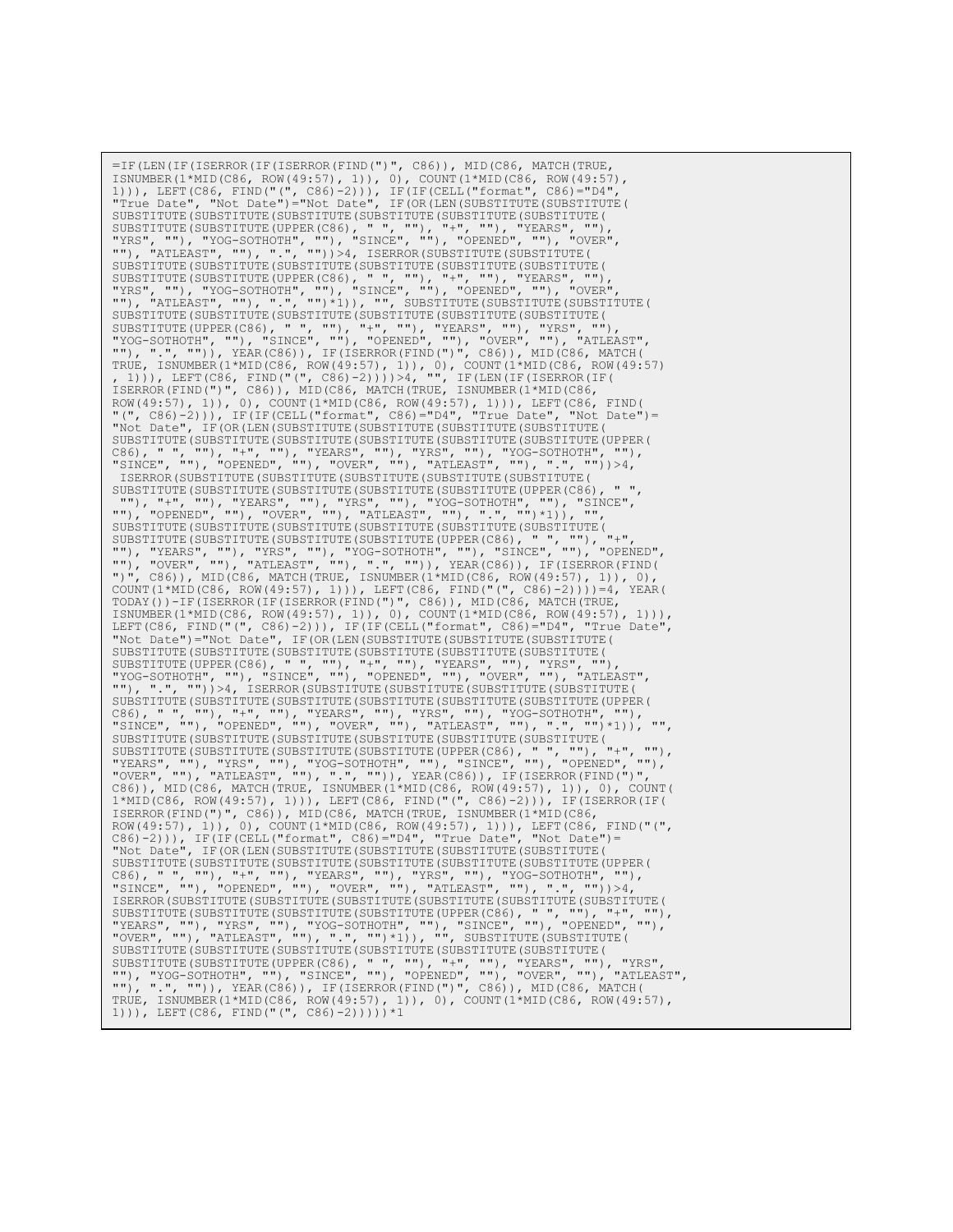# **VIII.**

From: Frances Morgan <fmorgan@miskatonicre.com> To: Henry Armitage <harmitage@miskatonicre.com> Subject: Back in office

Hi Henry,

I'm back in the office today.

Did something happen to Warren? I tried emailing him, and that bounced, and he's not answering texts.

From: Henry Armitage <harmitage@miskatonicre.com> To: Frances Morgan <fmorgan@miskatonicre.com> Subject: Re: Back in office

Warren retired. I think the company hasn't shut down the phone yet.

Hope you're feeling better. I saw the short-term disability note from HR.

-ha

From: Frances Morgan <fmorgan@miskatonicre.com> To: Henry Armitage <harmitage@miskatonicre.com>

> I'm fine now. It did take a long time to heal, but I got an exterminator to get rid of all the wasps' nests so it shouldn't happen again.

Your out-of-office message on my first email said you wouldn't be back for a couple weeks. What I should I be doing?

From: Henry Armitage <harmitage@miskatonicre.com> To: Frances Morgan <fmorgan@miskatonicre.com>

Well, I'll be back right after quarter close. If you do the checklist for that, it will be okay.

Use any extra time for what you want. You should show up to the office in case something comes up.

-ha